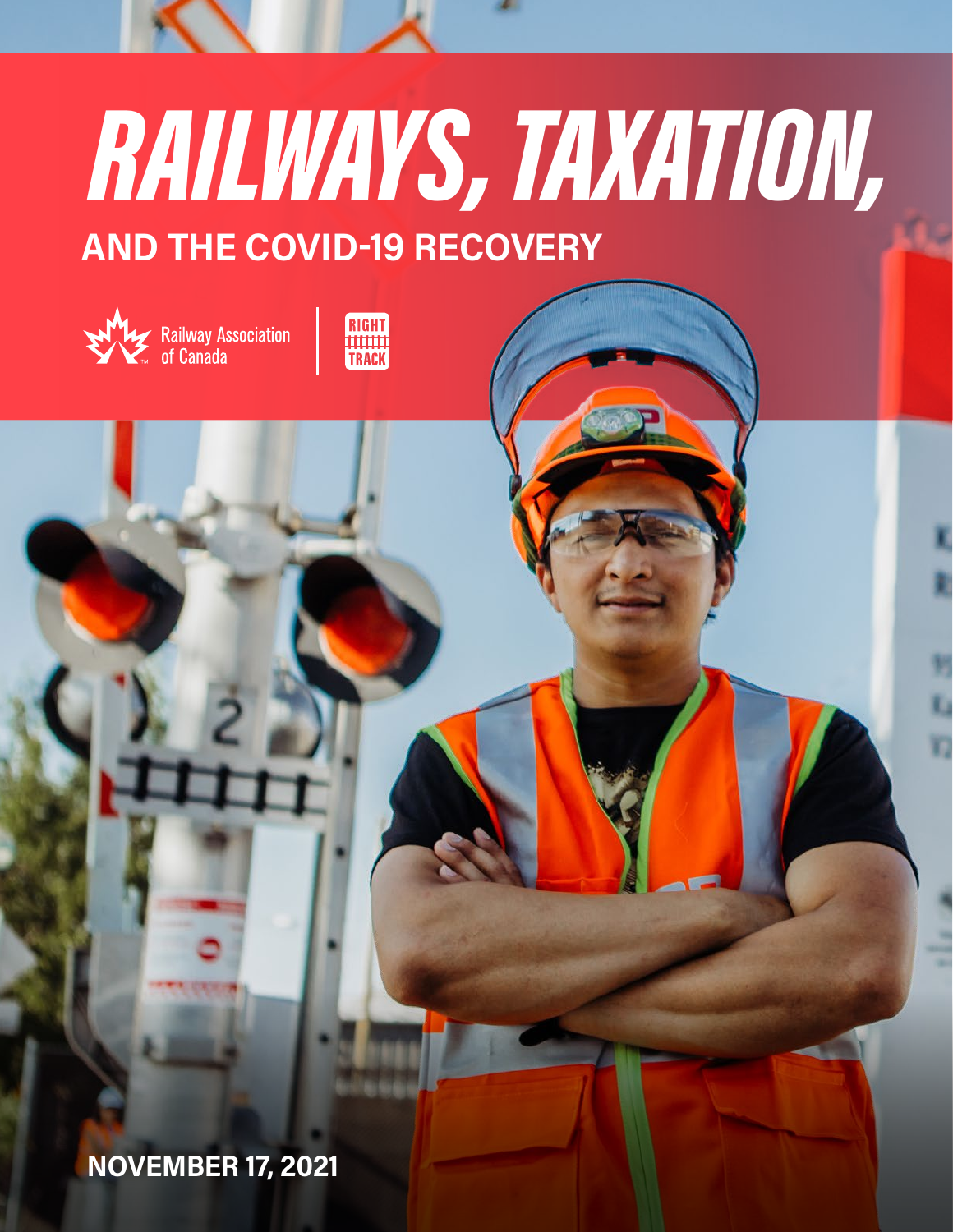## <span id="page-1-0"></span>EXECUTIVE SUMMARY

The COVID-19 pandemic has caused unprecedented impacts on human health, workers, businesses, and governments in Canada and around the world. As the Canadian economy emerges from the pandemic and continues on its path to recovery, now is as an important time as ever for the government to maintain a competitive tax environment. A competitive tax environment will enable the private sector to drive the economic recovery through investment, job creation, and the generation of sustainable tax revenues.

The rail industry is a significant contributor to the Canadian economy and will play a central role in the COVID-19 recovery and Canada's transition to a low-carbon economy. Over the past decade, railways have continued to increase investment into the Canadian network, while generating increased tax revenues for governments.

In 2018, rail contributed \$17.6 billion to Canada's GDP, generated \$7.2 billion in tax revenue, supported 182,000 jobs and lifted incomes by \$10.1 billion. Railways bring over \$320 billion of goods to market each year – over 50% of the country's exports – while contributing to only 3.5% of Canada's transportation GHG emissions.

As one of Canada's most capital-intensive industries, the Railway Association of Canada (RAC) recommends two tax policies to support investment in rail and create economic opportunities for the communities and industries that rely on them:

#### 1. Implement 100% Capital Cost Allowance in the first year for all railway assets.

 Canadian railways invest heavily in their networks to compete with railways in the U.S. that enjoy 100% immediate depreciation, and the Canadian trucking sector that benefits from more favourable capital cost allowance rates and operates on publicly funded infrastructure. 100% immediate depreciation for railway assets could incentivize higher levels of investment into modern, fuel-efficient locomotives and safer, lighter, higher-capacity railcars.

#### 2. Implement a shortline railway tax credit in Canada that is comparable to the U.S. Section 45G Tax Credit.

 On average, shortline railways are not able to invest as much of their revenues back into track infrastructure as Class 1 railways, and there is currently no dedicated funding or support program for shortline railways at the federal level. Investments in shortline infrastructure improve the fluidity of the transportation system, drive more traffic to the rail network and improve safety while reducing emissions and the strain on public infrastructure. A tax credit program in Canada would cost less than \$25 million per year.

With the implementation of these two tax recommendations, Canada's railways will be able to carry an even greater load in our country's post-pandemic economic recovery.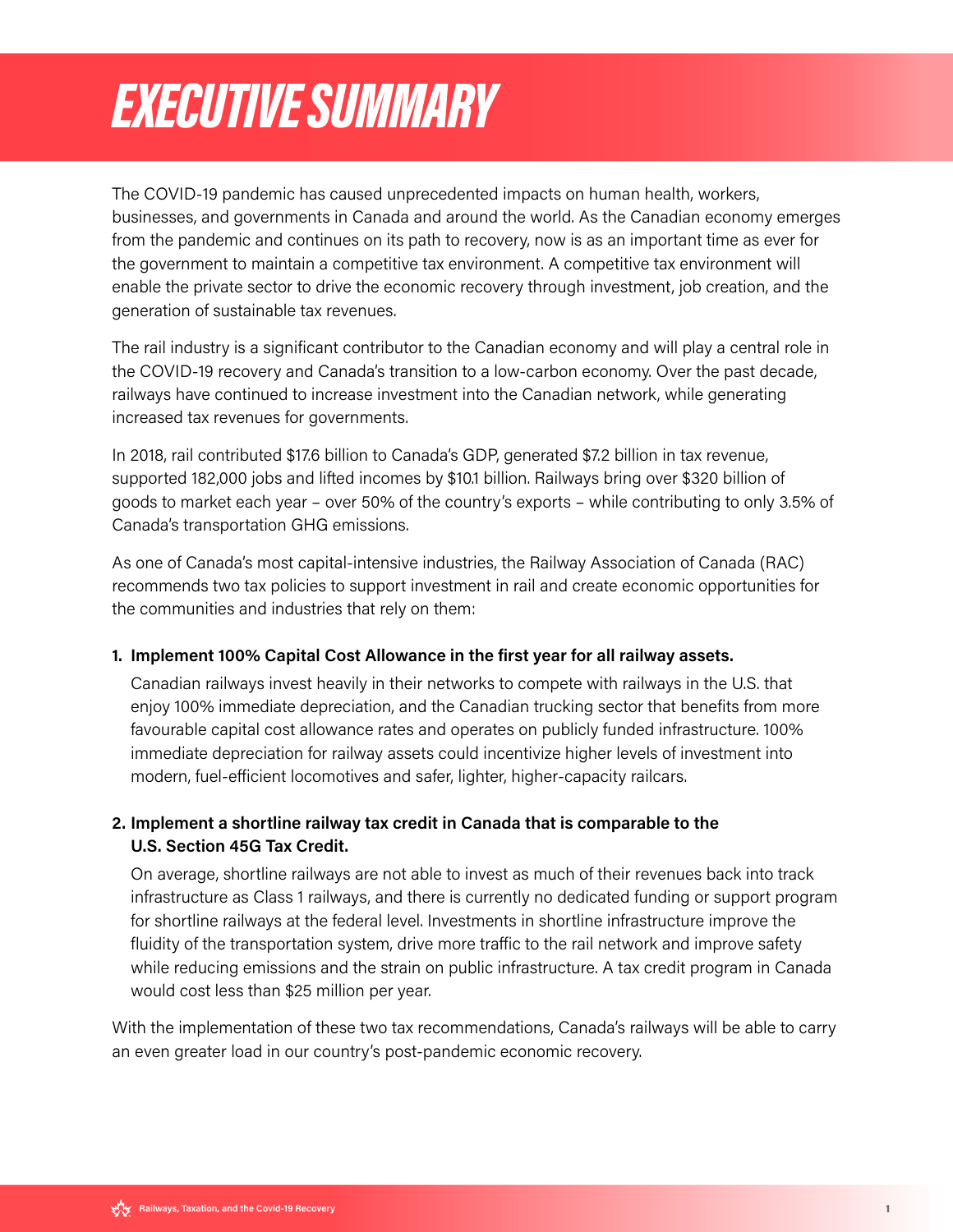## **CONTENTS**

| $\text{Context}\tiny\color{red}.\tiny\color{red}\tiny\color{red}\tiny\color{red}\tiny\color{green}\tiny\color{green}\tiny\color{green}\tiny\color{green}\tiny\color{green}\tiny\color{green}\tiny\color{green}\tiny\color{green}\tiny\color{green}\tiny\color{green}\tiny\color{green}\tiny\color{green}\tiny\color{green}\tiny\color{green}\tiny\color{green}13$ |  |
|-------------------------------------------------------------------------------------------------------------------------------------------------------------------------------------------------------------------------------------------------------------------------------------------------------------------------------------------------------------------|--|
|                                                                                                                                                                                                                                                                                                                                                                   |  |
|                                                                                                                                                                                                                                                                                                                                                                   |  |
|                                                                                                                                                                                                                                                                                                                                                                   |  |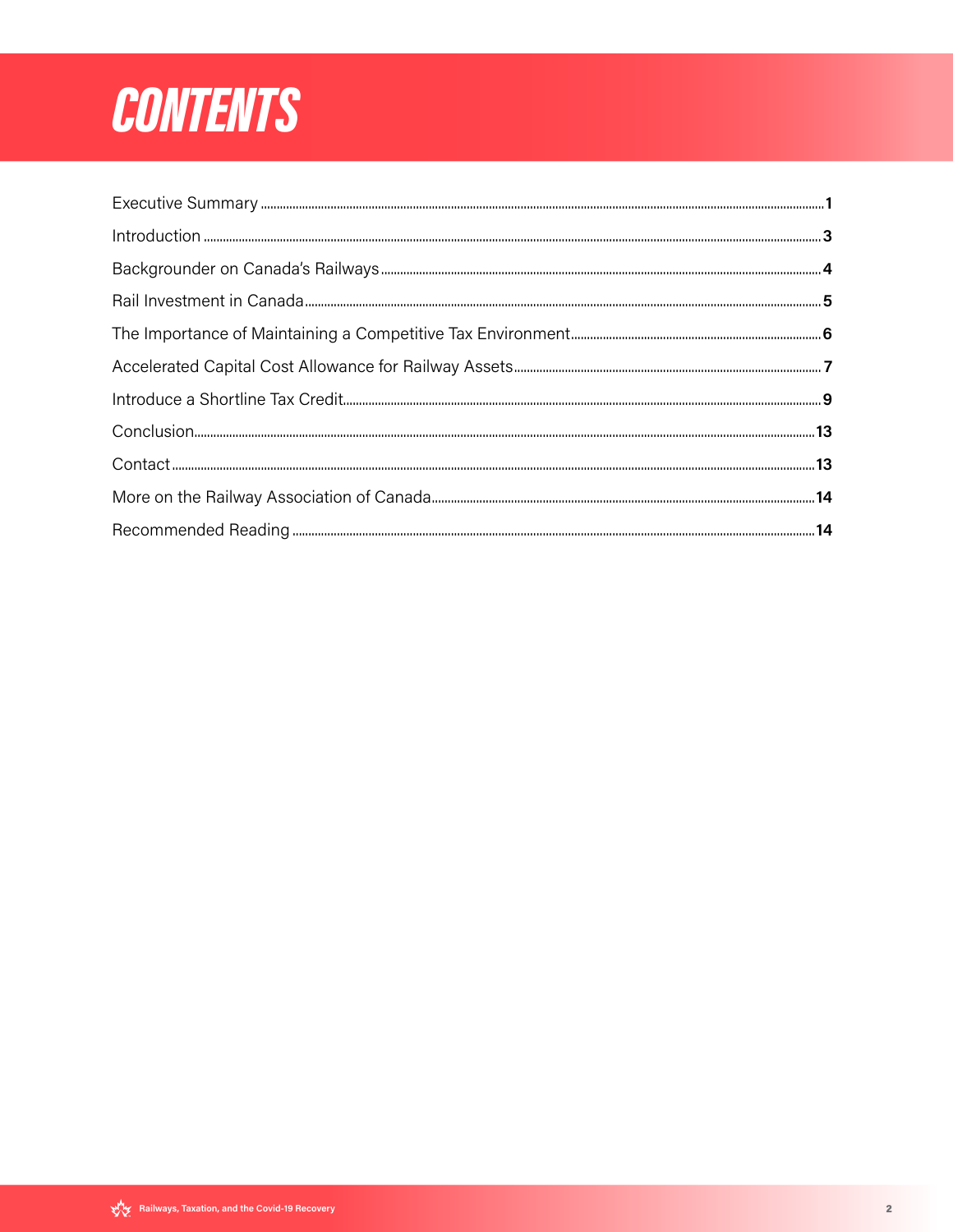## <span id="page-3-0"></span>INTRODUCTION

The COVID-19 pandemic has caused unprecedented impacts on human health, workers, businesses, and governments in Canada and around the world. To emerge from the downturn, the private sector will play a crucial role in the recovery and achieving the government's goal of creating beyond a million jobs.

At this time, the federal government has a real opportunity to leverage tax policy to get shovels in the ground and the economy moving forward. Tax policies that support investment in rail will help kickstart the economy, create opportunities for communities and industries served by rail, and set Canada on the right track toward achieving its ambitious climate targets.

The what and the why - What? Tax policy that supports investment in rail equipment and infrastructure. Specifically, 100% capital cost allowance in the first year and the creation of a shortline tax credit. Why? Recovery from the COVID-19 pandemic is dependent on the growth of the private sector. Supporting investments in rail will help kickstart the economy, create economic opportunities for communities and industries served by rail, and set Canada on the right track toward achieving its ambitious climate targets.

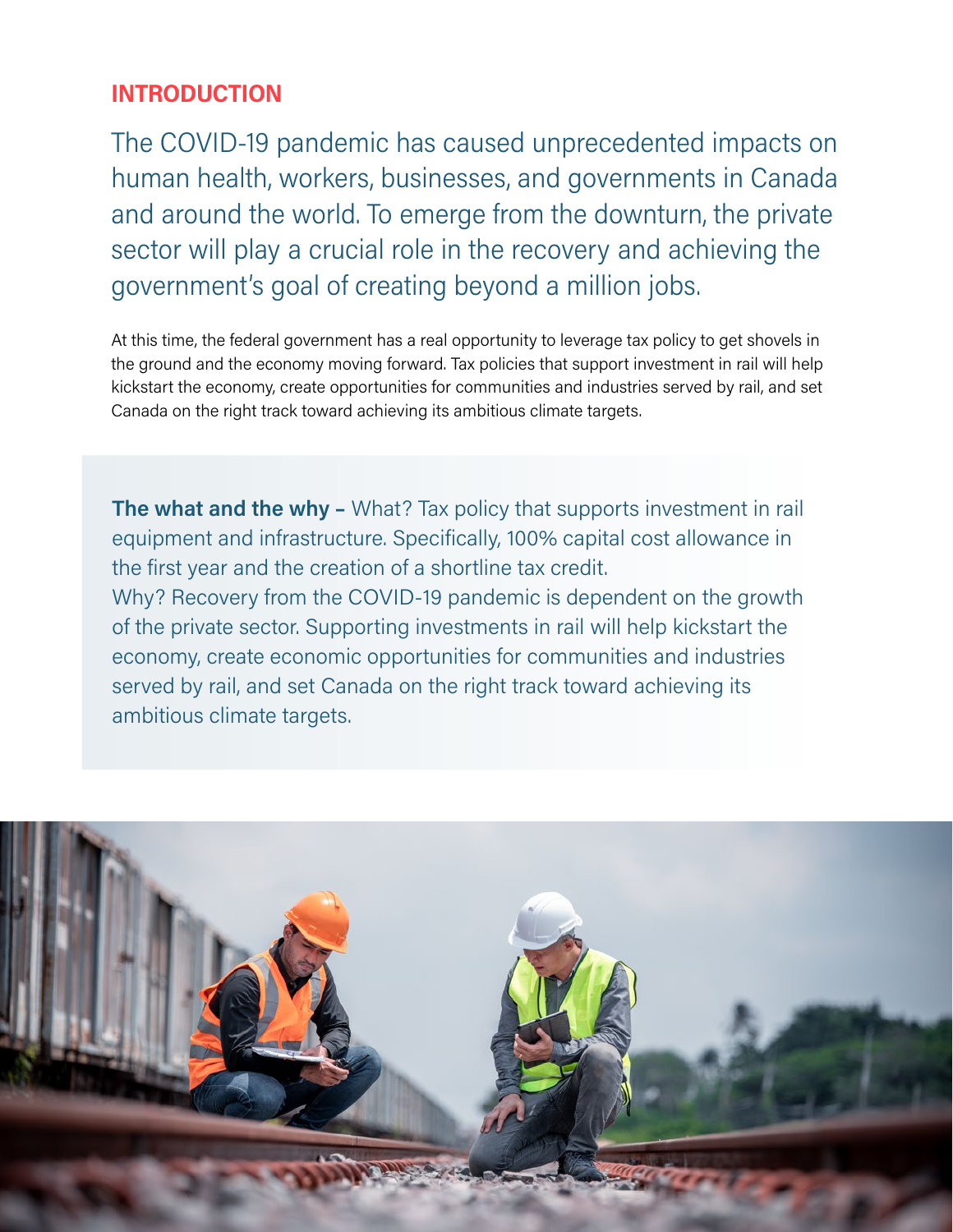## <span id="page-4-0"></span>BACKGROUNDER ON CANADA'S RAILWAYS

Rail is the backbone of Canada's economy, which makes it central to the COVID-19 recovery as well as Canada's transition to a low-carbon economy.

Today, Canada's railways move over 360 million tonnes, or 5.5 million carloads, of freight traffic and over 100 million passengers annually.<sup>1</sup> Canadian railways support nearly every sector of the economy, from agriculture to energy to manufacturing, bringing over \$320 billion of goods to market each year.

Through its transborder North American network and connections to multiple East and West coast ports, the rail industry helps Canada go global. In fact, Canada's railways move 70% of all inter-city traffic and 50% of the country's exports.2

Despite the significant volumes, railways produce just 1 percent of Canada's total GHG emissions and only 3.5 percent of Canada's transportation related GHG emissions. To put this efficiency into perspective, railways can move 1 tonne of goods 215 kilometres on a single litre of fuel; and shifting just 10% of truck traffic to rail would reduce Canada's emissions by 4.1 Megatonnes of  $CO<sub>2</sub>e$  per year.

Through its [economic footprint,](https://www.railcan.ca/wp-content/uploads/2020/05/10683_The-Economic-Footprint-of-Canadas-Rail-Industry_IP.pdf) rail is a significant contributor to Canada's prosperity. In 2018, the rail industry contributed \$17.6 billion to Canada's GDP, lifted incomes by \$10.1 billion, and generated \$7.2 billion in revenues for the federal and provincial/territorial governments. And rail is a job creator – every 1 job in the rail industry supports nearly 5 additional jobs. In 2018, the rail industry sustained a total of 182,000 jobs in Canada.

<sup>1</sup> In 2019, Canadian railways transported 107.6 million passengers. In 2020, there were fewer than 100 million rail passengers due to the impacts of the COVID-19 pandemic.

<sup>2</sup> Over 50% by volume. The figure includes rail exports as well as rail-marine exports (Transport Canada, Transportation in Canada, 2020, Statistical Addendum).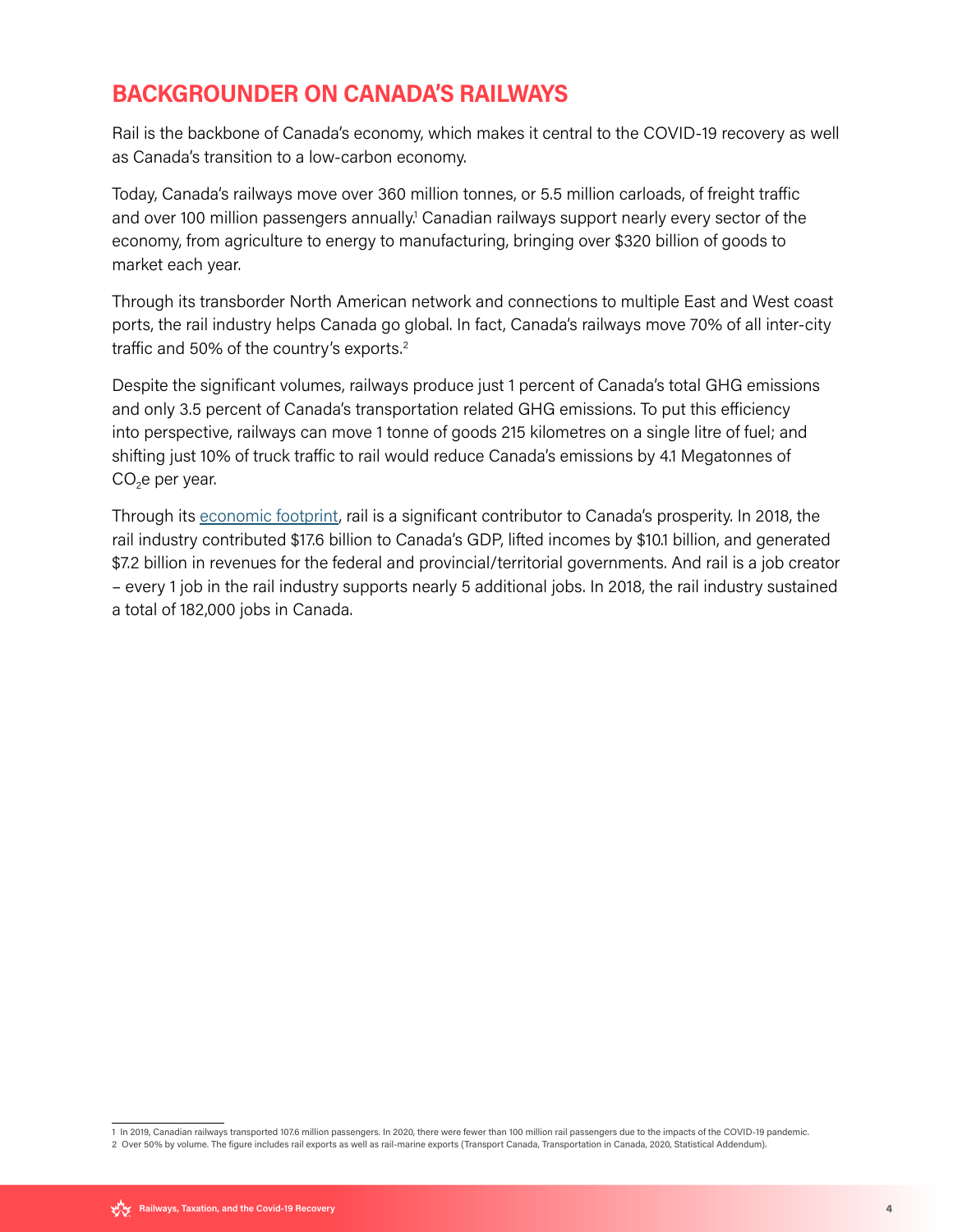## <span id="page-5-0"></span>RAIL INVESTMENT IN CANADA

There is a real opportunity for the federal government to leverage tax policy to kickstart the economy and get shovels in the ground today, increase stock of low-carbon infrastructure, and generate new economic opportunities for communities and industries served by rail.

It is important to acknowledge that rail is one of Canada's most capital-intensive industries. The industry is vertically integrated – owning and maintaining the real estate, track, infrastructure, rolling stock (e.g., locomotives and railcars) and equipment.

Every year, railways invest between 20 and 25 per cent of their own revenues back into maintaining and enhancing their 43,000 km network – which is, in fact, larger than Canada's 38,000 km National Highway System.3

Over the past decade, RAC members have invested over \$20 billion (\$3.1 billion in 2019 alone) into their Canadian networks.

Railways compete directly with a trucking sector that operates on publicly funded infrastructure. From 2011 to 2020, the rail industry's capital expenditures were greater than those of many other transportation industries, including truck transportation, air transportation, and water transportation.4

As seen in the figure below, approximately half of all rail investment is in track and roadway. In recent years, about one quarter of investments have been dedicated to rolling stock, including the acquisition of modern, fuel-efficient locomotives, and retrofitting existing locomotives to improve fuel efficiency and reduce emissions.



### **Investments in Canadian Rail Assets**

Note: Other investment categories include building & related machinery & equipment; signals, communications & power; terminals & fuel stations; intermodal equipment; work equipment & roadway machines; and other equipment.

Source: Railway Association of Canada

<sup>3</sup> Canada's National Highway System Annual Report 2017.

<sup>4</sup> Statistics Canada, Annual Capital and Repair Expenditures Survey: Actual, Preliminary Actual and Intentions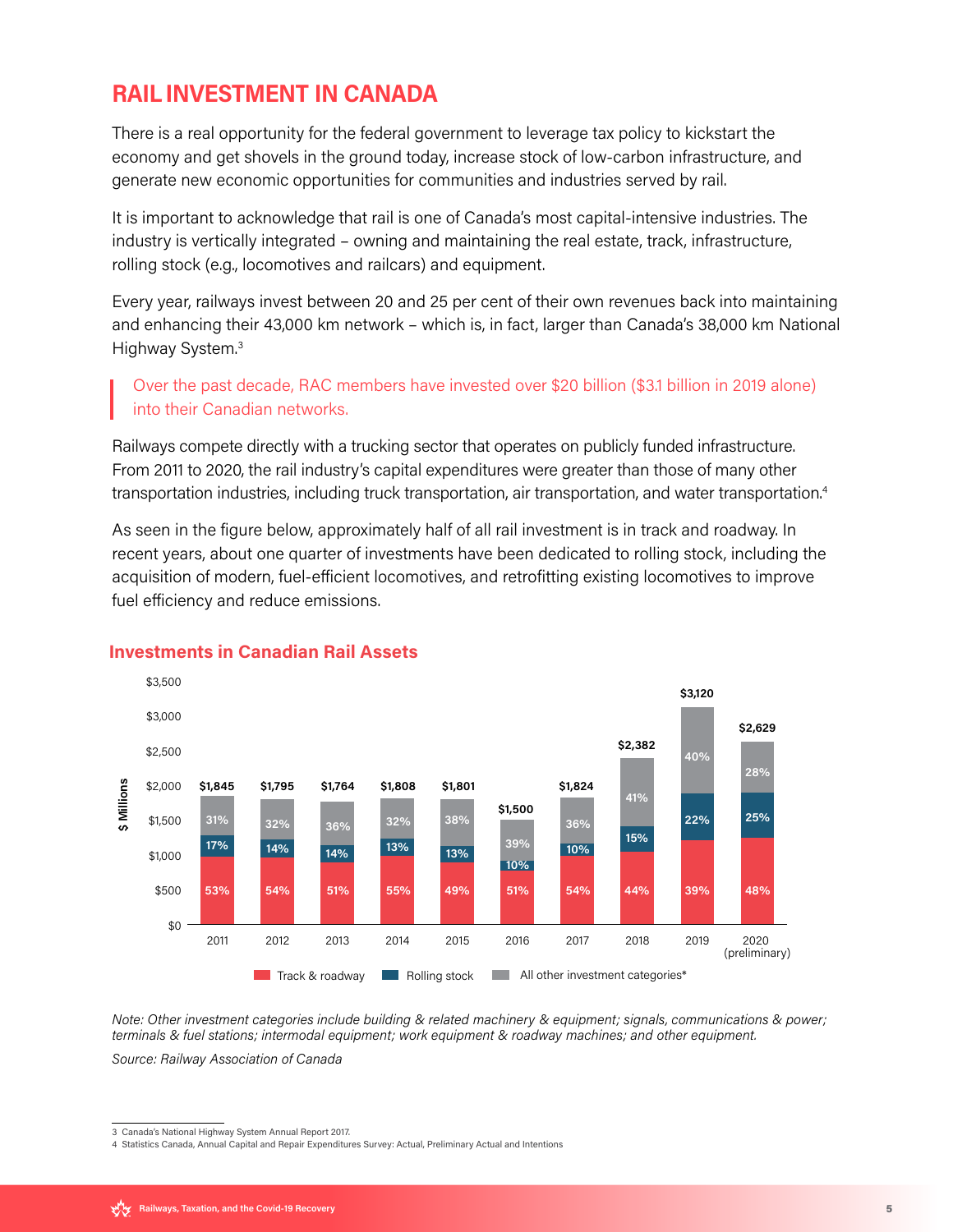## <span id="page-6-0"></span>THE IMPORTANCE OF MAINTAINING A COMPETITIVE TAX ENVIRONMENT

While governments around the world are dealing with fiscal pressures, now is as an important time as ever for Canada to maintain a competitive tax environment.

In recent years, Canada's investment performance has been weak. Among OECD countries, Canada had the fourth-lowest growth in fixed capital formation since 2015.<sup>5</sup> Over this time, Canada's average federal-provincial Corporate Income Tax (CIT) rate was lowered by just 0.5 percentage points, while the OECD average improved by 6.1 percentage points – eroding Canada's tax advantage.<sup>6</sup> In 2020, Canada's federal-provincial CIT rate averaged 26.1%, which was above the U.S. rate of 25.7% and OECD average of 25.8%.<sup>7</sup>

To create sustainable, long-term tax revenues, Canada must ensure that its tax environment remains competitive and that companies can maintain profitability. Bazel & Mintz, authorities on taxation and competitiveness, argue that Canada's corporate tax policy should focus on growth and productivity.<sup>8</sup>

Railways are significant contributors to federal and provincial coffers. In recent years, railways have directly contributed an average of \$2 billion per year in taxes. Through the industry's economic footprint, by lifting GDP and incomes in other sectors, rail contributed \$7.2 billion to government revenues in 2018.<sup>9</sup>

Maintaining the profitability of the rail industry allows the sector to continue to reinvest in its network and increase economic activity in other sectors, generating long-term, sustainable tax revenues to support the recovery.

As can be seen in the graph below, tax revenues generated by the rail industry are strongly linked to its operating income.



#### **Railway Operating Income and Total Taxes Paid**

Source: Railway Association of Canada

5 University of Calgary, School of Public Policy Publications, 2020 Tax [Competitiveness](https://journalhosting.ucalgary.ca/index.php/sppp/article/view/72311) report: Canada's Investment Challenge, September 2021.

6 Ibid. 7 Ibid. The OECD average is GDP-weighted.

8 Ibid.

9 The [Conference](https://www.railcan.ca/wp-content/uploads/2020/05/10683_The-Economic-Footprint-of-Canadas-Rail-Industry_IP.pdf) Board of Canada, Moving People, Products, and the Economy, April 2020.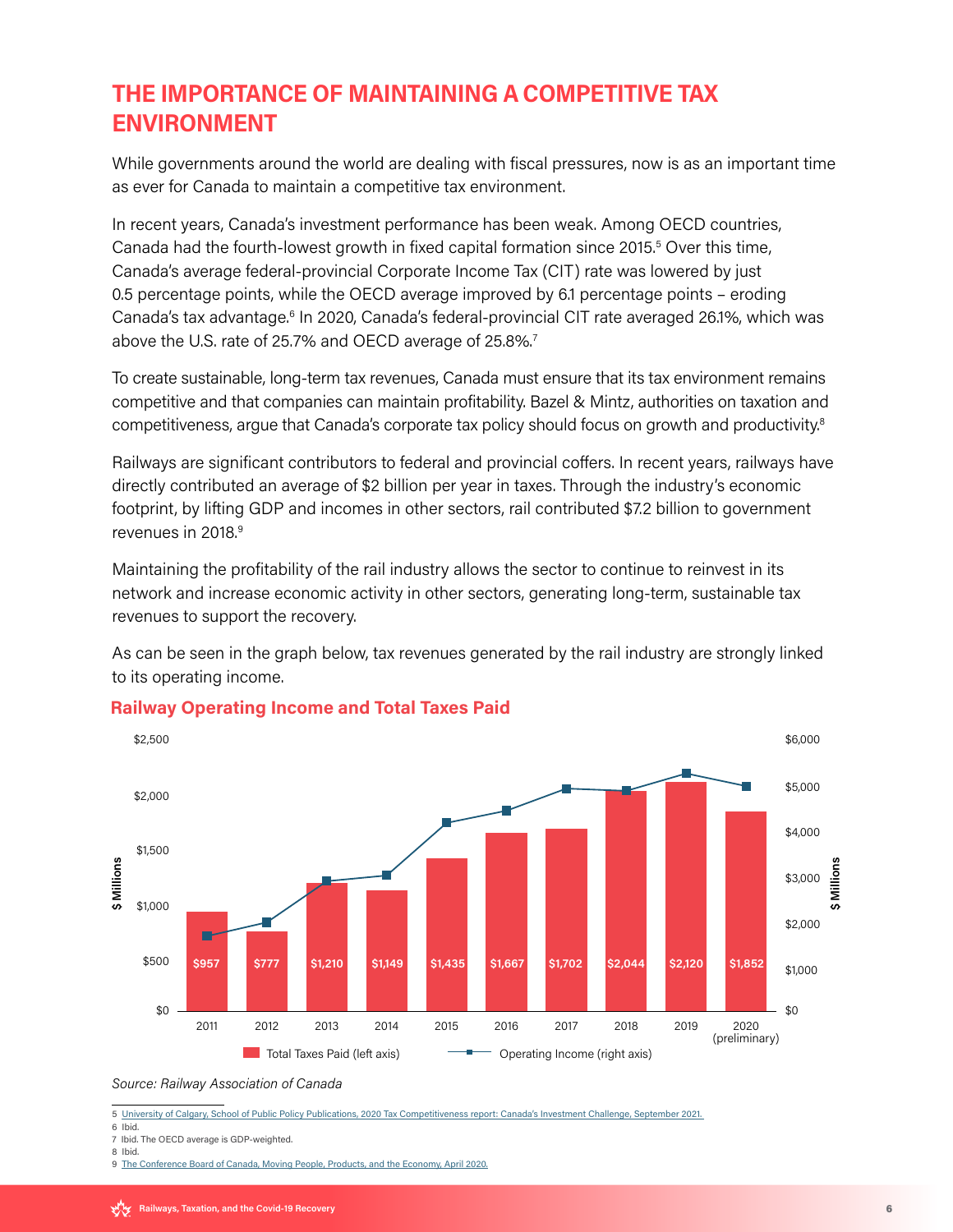## <span id="page-7-0"></span>ACCELERATED CAPITAL COST ALLOWANCE FOR RAILWAY ASSETS

Private sector investment and growth will be critical for creating beyond a million jobs and generating the necessary tax revenues to support the government's planned, new investments of approximately \$16 billion per year.10

One of the best tried and tested options for the federal government to boost investment and spur economic opportunity is to implement 100% Capital Cost Allowance (CCA) in the first year for all railway assets. Compared to the United States, we are already behind. In December 2017, the U.S. Tax Cuts and Jobs Act (TCJA) was signed into law, which introduced 100% immediate depreciation for assets acquired and placed in service between September 27, 2017, and January 1, 2023. In November 2018, Canada responded by introducing the Accelerated Investment Incentive. However, the Accelerated Investment Incentive did not level the playing field with the U.S., particularly for the Canadian railway industry.

The U.S. TCJA and Canada's Accelerated Investment Incentive effectively made it more attractive to invest in U.S. railways compared to Canadian railways; as well as more attractive to invest in Canadian manufacturing & processing, and other modes of freight transportation such as trucking, compared to Canadian rail. If these tax imbalances persist, important investments and economic recovery opportunities may be lost. Furthermore, investments in rail are key to decarbonizing Canada's transportation sector and achieving 40-45% GHG reductions by 2030 and net zero in 2050.

The table below highlights the differences between the current Canadian and U.S. tax regimes as they relate to railway capital cost allowance; and the tax treatment of railways versus select capitalintensive industries in Canada.

|                   | <b>Canadian</b><br><b>Railways</b> |                    | U.S.<br><b>Railways</b>       |                    | <b>Canadian Trucking</b><br><b>Industry</b> |                    | <b>Cdn Manufacturing &amp;</b><br><b>Processing (M&amp;P)</b> |                    |
|-------------------|------------------------------------|--------------------|-------------------------------|--------------------|---------------------------------------------|--------------------|---------------------------------------------------------------|--------------------|
|                   | <b>Class Rates</b>                 | <b>CCA Claimed</b> | <b>Class Rates</b>            | <b>CCA Claimed</b> | <b>Class Rates</b>                          | <b>CCA Claimed</b> | <b>Class Rates</b>                                            | <b>CCA Claimed</b> |
|                   | <b>Track Infrastructure</b>        |                    | <b>Track Infrastructure</b>   |                    | $N/A^*$                                     |                    | M&P Plant                                                     |                    |
| Year <sub>1</sub> | 10%                                | 15%                | 100%                          | 100%               |                                             |                    | 10%                                                           | 15%                |
| Total by Year 4   |                                    | 38%                |                               | 100%               |                                             |                    |                                                               | 38%                |
|                   | Rail Yard Facility (Building)      |                    | Rail Yard Facility (Building) |                    | N/A                                         |                    | N/A                                                           |                    |
| Year 1            | 4%                                 | 6%                 | 100%                          | 100%               |                                             |                    |                                                               |                    |
| Total by Year 4   |                                    | 17%                |                               | 100%               |                                             |                    |                                                               |                    |
|                   | <b>Railcars</b>                    |                    | <b>Railcars</b>               |                    | <b>Trailers</b>                             |                    | M&P Kiln/tank/vat                                             |                    |
| Year <sub>1</sub> | 15%                                | 23%                | 100%                          | 100%               | 30%                                         | 45%                | 100%                                                          | 100%               |
| Total by Year 4   |                                    | 52%                |                               | 100%               |                                             | 81%                |                                                               | 100%               |
|                   | Locomotives                        |                    | Locomotives                   |                    | <b>Hauling trucks</b>                       |                    | M&P Equipment                                                 |                    |
| Year 1            | 30%                                | 45%                | 100%                          | 100%               | 40%                                         | 60%                | 100%                                                          | 100%               |
| Total by Year 4   |                                    | 81%                |                               | 100%               |                                             | 91%                |                                                               | 100%               |

#### Tax Treatment of Canadian Railways vs U.S. Railways and Select Canadian Industries

\*As infrastructure used to move freight (inter-provincial roads) for the trucking industry is already fully funded by the Government.

<sup>10</sup>  <https://liberal.ca/wp-content/uploads/sites/292/2021/09/Forward-For-Everyone-Financial-and-Costing-Plan.pdf>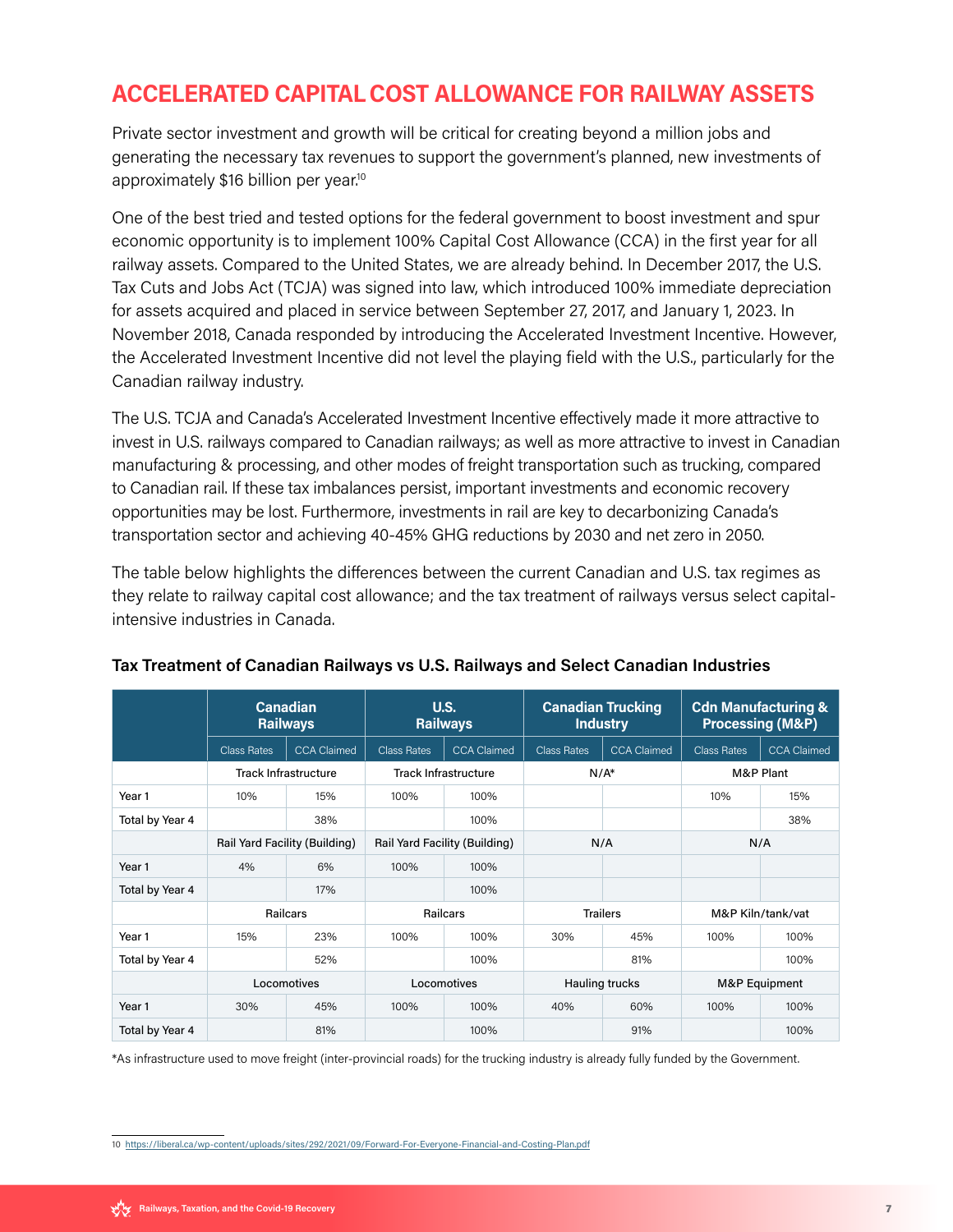As can be seen, U.S. railways enjoy 100% immediate depreciation on track infrastructure, buildings, railcars, and locomotives.

In Canada, class rates for railcars (15%) and locomotives (30%) are less favourable compared to trailers (30%) and hauling trucks (40%) in the trucking industry. This imbalance between the two main forms of freight ground transportation is not in line with Canada's goal of reducing transportation sector GHG emissions. While commercially viable zero-emissions propulsion options are not available for widespread-adoption by Canadian freight railways today, a fairer CCA rate could incentivize higher levels of investment into modern, fuel-efficient locomotives and safer, lighter, higher-capacity railcars. There are also various pilot projects, from both Class 1s and shortline railways, exploring the viability of hydrogen locomotives for line-haul and switching operations. Lastly, the class rate for railway track infrastructure is very low at 10%, especially compared to its trucking competitors that operate on publicly funded road infrastructure.

Railways are significant contributors to governments' carbon pricing revenues, but the proceeds are not being leveraged to support decarbonization of the transportation sector. At \$50 per tonne of CO2e, railways will contribute approximately \$330 million in carbon revenues for governments; at \$170 per tonne that amount rises to approximately \$1.14 billion. However, approximately 90% of the proceeds from the federal government's carbon pollution pricing system are redistributed through the Climate Action Incentive payments to households; and very little of the other 10% is made available for businesses to support investments in GHG reductions.<sup>11</sup>

Since there are few supports available for railway investment in GHG-reducing technologies, 100% CCA for all railway assets is a viable solution and could help free up some funds for railways to continue piloting zero-emissions options.

Recommendation #1: Implement 100% Capital Cost Allowance in the first year for all railway assets.

11 <https://www.canada.ca/en/department-finance/news/2020/12/climate-action-incentive-payment-amounts-for-2021.html>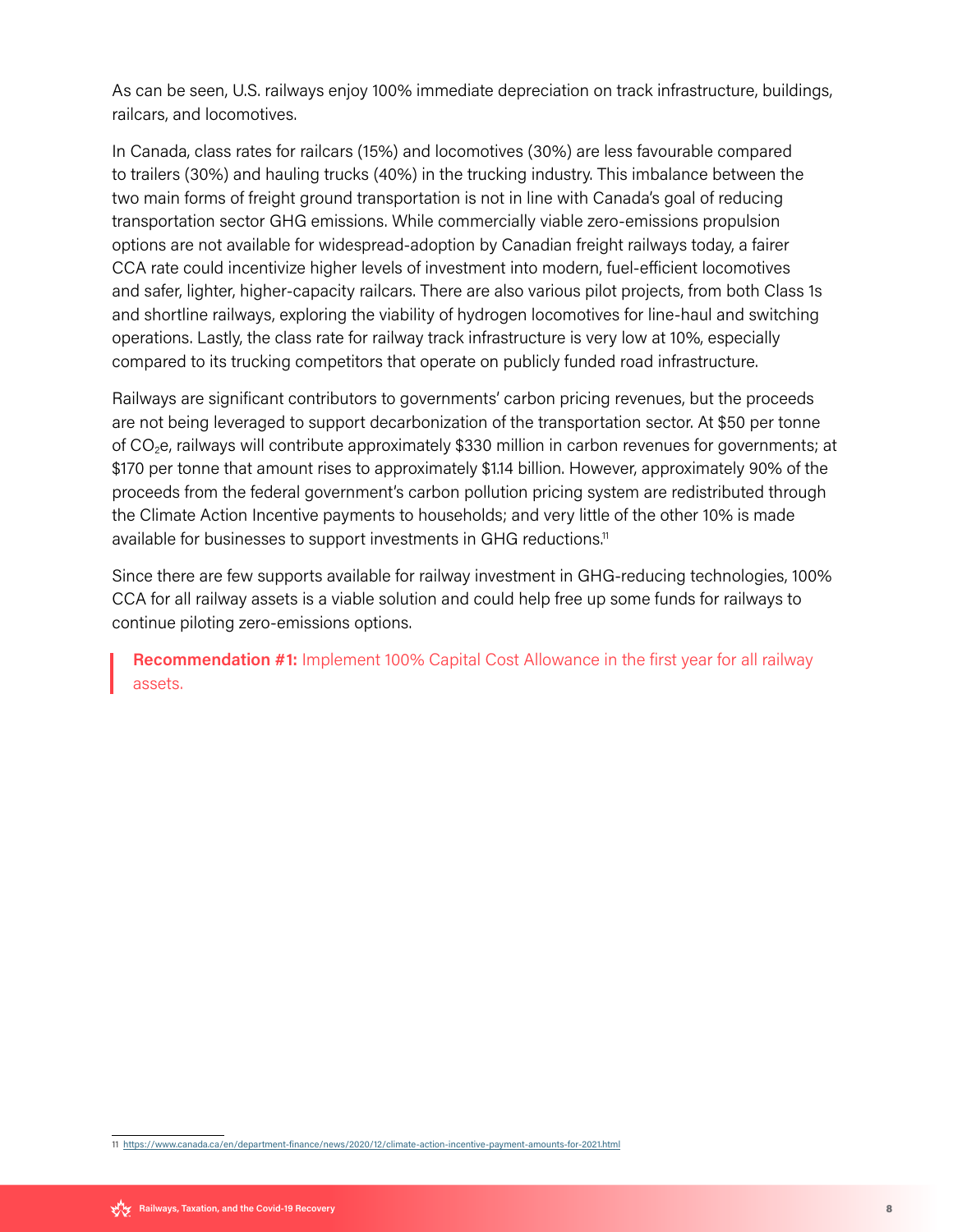## <span id="page-9-0"></span>INTRODUCE A SHORTLINE TAX CREDIT

#### WHAT ARE SHORTLINE RAILWAYS AND WHY ARE THEY IMPORTANT?

In contrast to Class 1 railways, shortline railways are those that have less than \$250 million in annual revenues. Shortline railways provide essential low-cost, low-emissions first- and last-mile services to Canada's rural and remote communities and industries.

Shortlines bring approximately \$35 billion worth of local Canadian products to world markets efficiently. In fact, 1 in 5 carloads originate on a shortline railway in Canada.

The sustainability of shortline rail in Canada is critical, as many of the supported businesses simply wouldn't exist or couldn't survive without direct access to rail. The alternative to shortline railways, trucking, places more strain on public infrastructure (degradation; congestion) and results in higher GHG emissions.

#### WHY IS IT DIFFICULT FOR SHORTLINE RAILWAYS TO INVEST IN TRACK INFRASTRUCTURE?

In many cases, shortlines were created as the result of divestment by Class 1 railways of the least profitable parts of their networks.

On average, shortline railways are not able to invest as much of their revenues back into track infrastructure as Class 1s. The average operating ratio (operating expense to operating revenue) of shortline railways in Canada is around 90%, compared to around 60% for the Class 1s.

In Canada, shortlines receive only around 6% of total freight railway operating revenues, and less than 3% of operating income, yet they maintain and operate 19% of the total track miles (8,155kms in 2019). To make matters even more challenging, over the past few years, shortlines have faced rising costs, including wage growth, escalating carbon taxes, and costs stemming from new regulatory requirements (such as grade crossing regulations, safety management systems, and increases to insurance coverage requirements).

There is currently no dedicated funding or support program for shortline railways at the federal level, and very few at the provincial level.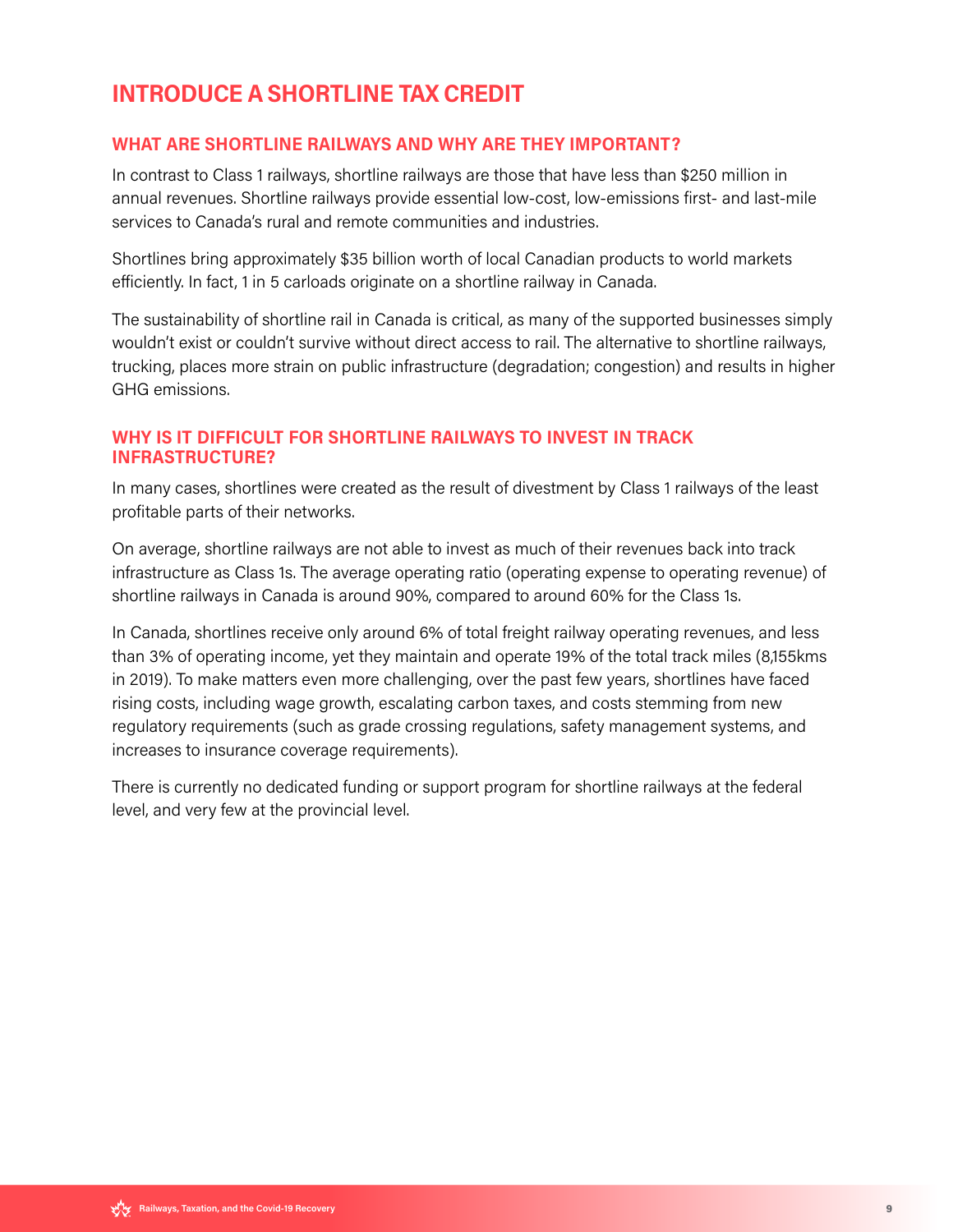#### WHAT NEEDS TO BE DONE?

The creation of a federal tax credit, similar to the Section 45G Tax Credit in the U.S., is needed so that the numerous benefits of shortline railways can continue to be enjoyed by the communities and businesses that rely on them.

The need to support shortline infrastructure investment has been recognized in the U.S. through the Shortline Section 45G Tax Credit<sup>12</sup>, which allows a credit of 50 cents for each dollar invested in track and bridge improvements. On December 27th, 2020, the U.S. COVID-19 relief and government funding Bill was signed, making the Credit permanent.<sup>13</sup> The credit is capped at \$3,500 USD per mile of track operated by each shortline.

#### The estimated cost of such a tax credit in Canada is less than \$25 million CAD per year.<sup>14</sup>

This is a relatively small amount compared to the billions of dollars poured into maintaining road infrastructure every year by municipalities, the federal and provincial governments.15

In the U.S., the tax credit is viewed simply as good public policy and has enjoyed strong bipartisan support<sup>16</sup> – and for good reason. Since the credit became effective on January 1, 2005, it has spurred \$5 billion USD in shortline infrastructure investment.

Studies show that the tax credit, by reducing the user's cost of capital, is associated with a 47% increase in investment. Since the credit came into force, shortline railways' purchases of rail ties increased significantly, and at a more rapid rate than the Class 1s. This contributed to a 50% improvement in safety (as measured by the Federal Railroad Administration's rate of train derailments).

<sup>12</sup>  [http://files.aslrra.org/images/news](http://files.aslrra.org/images/news_file/2020_ShortLineTaxCredit_Transportation_Bill.pdf)**\_**file/2020**\_**ShortLineTaxCredit**\_**Transportation**\_**Bill.pdf

<sup>13</sup> When the Credit becomes permanent in 2023, it will be modified from providing 50 cents for each dollar invested to 40 cents.

<sup>14</sup>  In 2019, shortlines operated 8,155km of track in Canada, or 5,068 miles. At a USD:CAD exchange rate of 1.3269 (source: Bank of Canada), the cap per mile of \$3,500 USD is equivalent to \$4,644 CAD. Therefore, the maximum cost of the program in Canada in 2019 is: 5,068 \* \$4,644 = \$23.5 million.

<sup>15</sup> Transport Canada, [Transportation](https://tc.canada.ca/en/corporate-services/transparency/corporate-management-reporting/transportation-canada-annual-reports/transportation-canada-2020-overview-report) in Canada 2020, Statistical Addendum.

<sup>16</sup>  Over 100 democrats and over 100 [republicans](https://www.railwayage.com/freight/class-i/45g-tax-credit-gaining-support/) are on record saying that the program should be made permanent.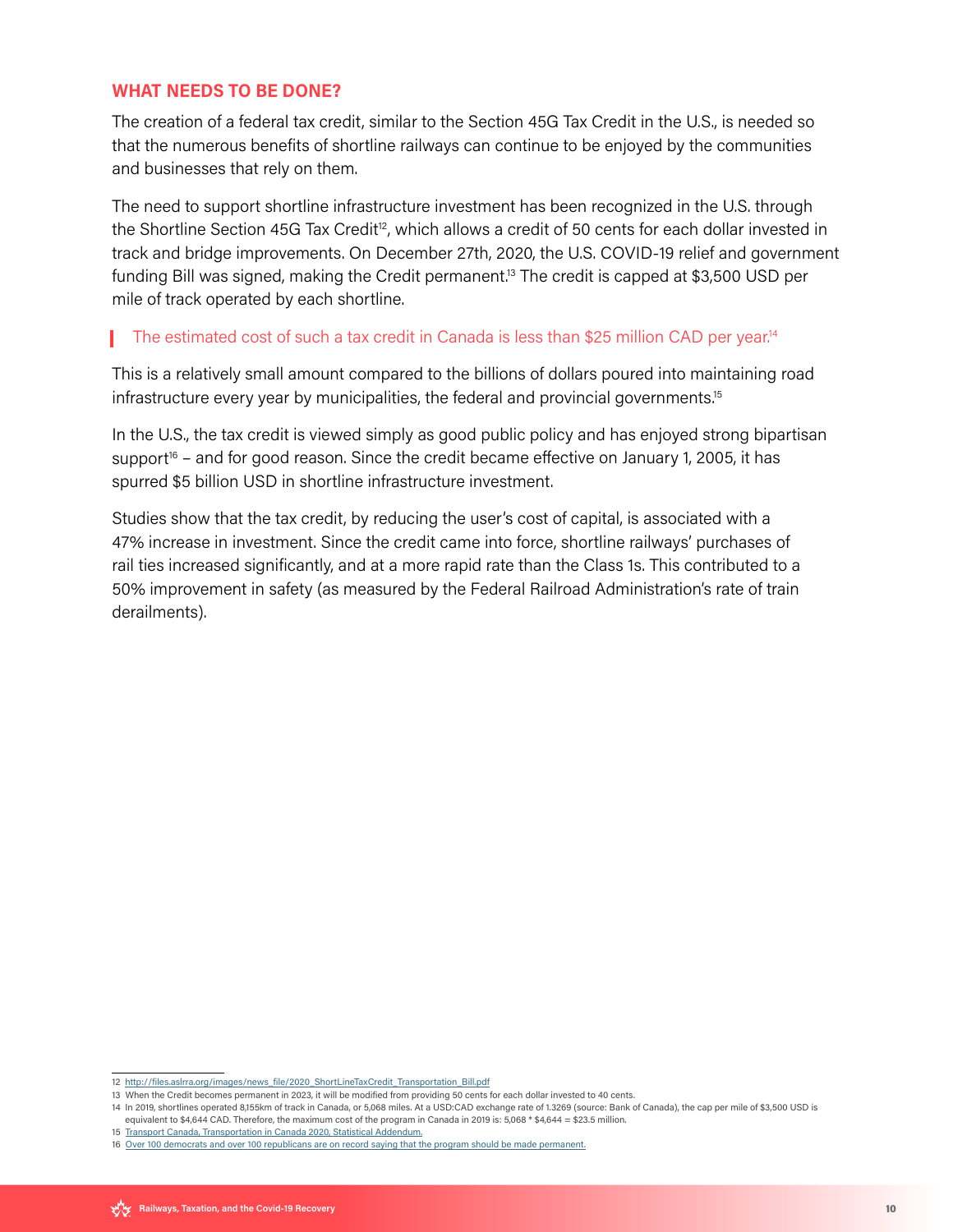#### WHAT ARE THE BENEFITS OF SUPPORTING SHORTLINE INVESTMENT IN CANADA?

The calls to support shortline infrastructure investments in Canada are not new. In December 2018, the Report of the Standing Committee on Finance, Cultivating Competitiveness: Helping Canadians Succeed, recommended the following<sup>17</sup>:

#### FINA Recommendation 16

Provide significant and sustained funding for short line rail infrastructure improvements to ensure their continued critical role in Canada's transportation networks, facilitate export capacity and improve safety.

**Safety Improvements:** Investments in infrastructure, such as bringing rails and bridges up to modern standards, will improve the safety of the freight transportation system. Following the implementation of the U.S. tax credit (2005), the Federal Railroad Administration's data shows a 50% reduction in shortline train derailments per train mile.

Increase Network Capacity and Improve Fluidity: Infrastructure investments that increase shortline rail's capacity can in turn increase the amount of freight that is moved by rail. Many shortline rails do not meet Class 1 weight standards of 286,000 lbs, which limits capacity and hinders the performance and fluidity of the overall supply chain. Track capacity upgrades are very expensive but are necessary to support the country's transition to a low-carbon transportation system.

Opportunities for communities and shippers: Shortline railways, through their connections to ports and the Class 1 mainline network, are the critical links that connect remote and rural economies to national and international markets.

Each year, approximately \$35 billion of local goods are brought to market on shortline railways. Freight transportation rates are competitive. From 1988 to 2019, rail freight rates increased by only 39%, which is lower than the 60% increase in commodity prices, 69% increase in the industrial product price index, and 91% increase in the consumer price index.

As a low-cost transportation option, shippers' access to rail provides opportunities for growth and can enhance a region's competitiveness. In fact, many businesses simply wouldn't exist today without their direct access to rail.

**Emissions reductions:** Freight rail is the most fuel-efficient form of ground transportation. As investments in shortline infrastructure drive more traffic to the rail network, the modal shift away from trucks will result in less overall GHG emissions. Shifting just 10% of truck traffic to rail would reduce Canada's emissions by 4.1 Megatonnes of  $CO<sub>2</sub>e$  per year.

<sup>17</sup>  [https://www.ourcommons.ca/DocumentViewer/en/42-1/FINA/meeting-168/evidence#Int-10264199;](https://www.ourcommons.ca/DocumentViewer/en/42-1/FINA/meeting-168/evidence#Int-10264199) <https://www.ourcommons.ca/Content/Committee/421/FINA/Reports/RP10260416/finarp27/finarp27-e.pdf>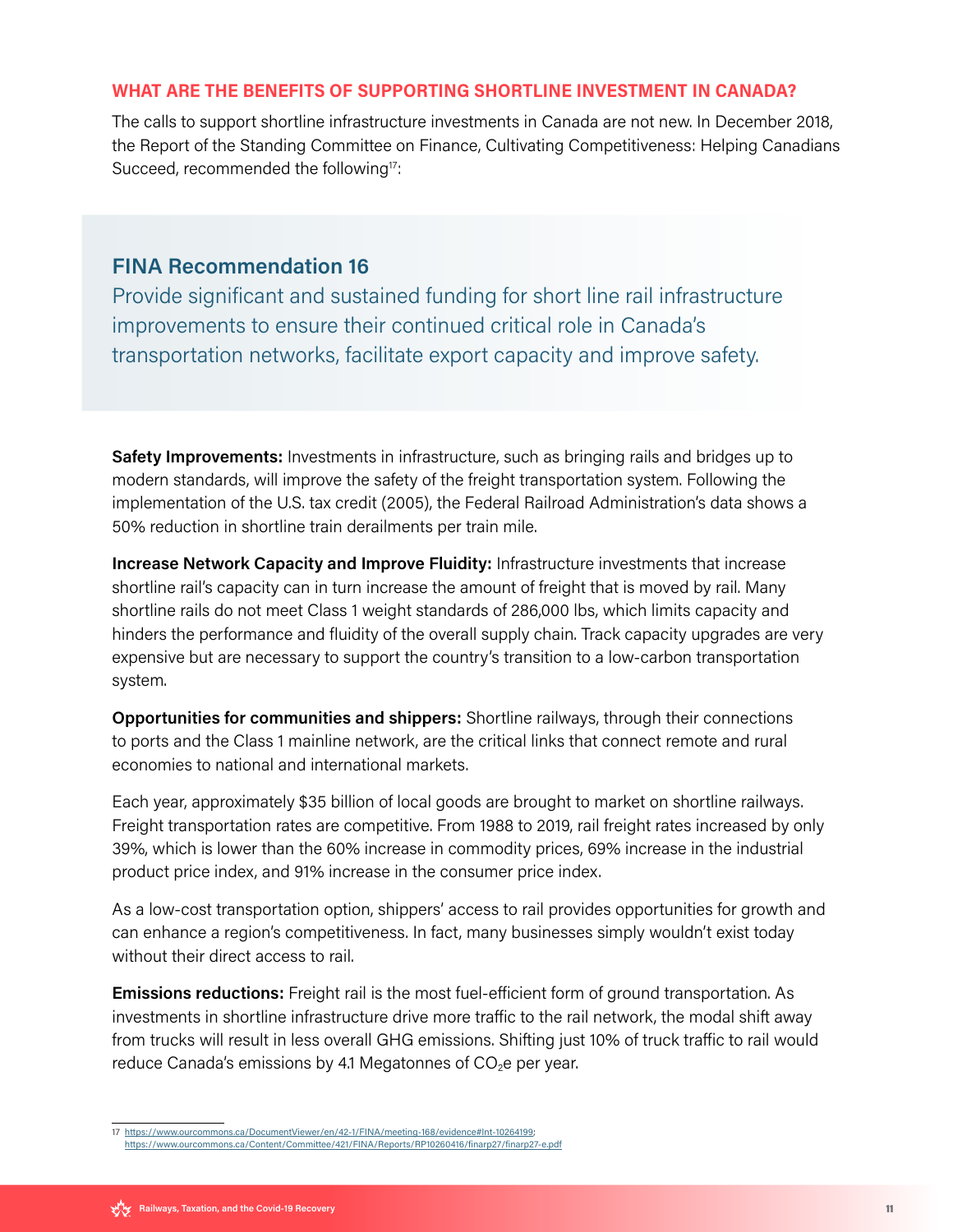Reduce trucking: As modal shift occurs, the reduction in truck traffic reduces the strain on publicly funded roads, reducing the financial burden on municipalities, the federal and provincial governments. This is especially important following the COVID-19 pandemic, at a time when public finances are under significant pressure. In addition to the direct cost savings, other negative externalities such as road congestion and pollution can be reduced.

The RAC strongly recommends that the federal government implement a tax credit that is comparable to the U.S. Section 45G Tax Credit as soon as possible. The tax credit is the least administratively burdensome option, it is transparent and provides certainty for shortlines, which unlocks investment today.

Recommendation #2: Implement a shortline railway tax credit in Canada that is comparable to the U.S. Section 45G Tax Credit.

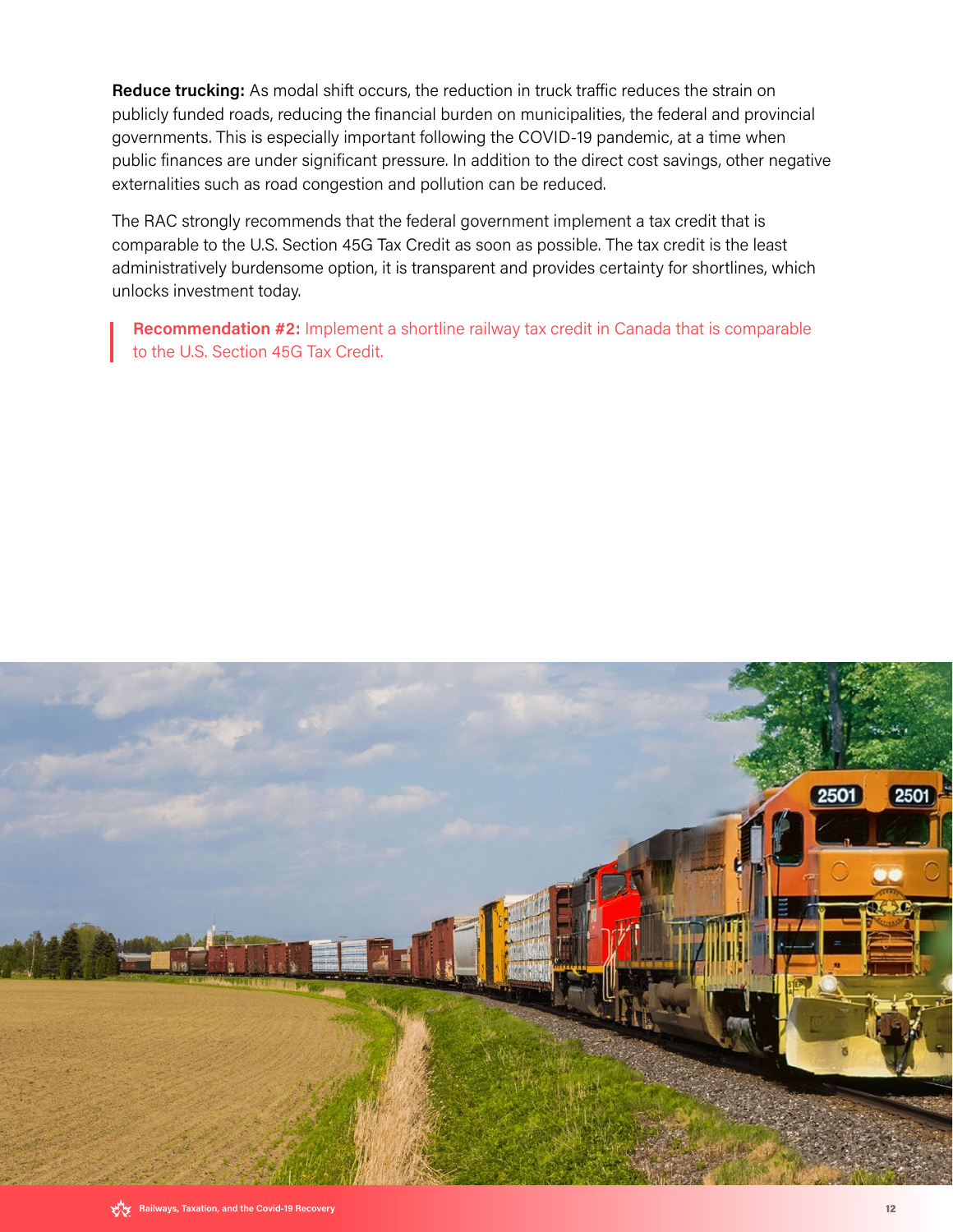## <span id="page-13-0"></span>**CONCLUSION**

As Canada emerges from the COVID-19 pandemic, the private sector will play a critical role in creating more than a million jobs and building back better. While the federal government is dealing with fiscal pressures, it is important to maintain a competitive tax environment that incentivizes investment, growth, and long-term sustainability.

The Railway Association of Canada (RAC) recommends two tax policies to support investment in rail:

 1. Implement 100% Capital Cost Allowance in the first year for all railway assets. Despite being a GHG-efficient mode of transportation, investments in railway infrastructure and equipment have not benefitted from the full expensing for manufacturing and processing machinery and equipment or the full expensing for clean energy equipment. Also, as it currently stands, class rates are less favourable for investments in rail compared to trucking, and rail investments in the U.S. continue to enjoy 100% immediate depreciation.

 2. Implement a shortline railway tax credit in Canada that is comparable to the U.S. Section 45G Tax Credit. Investments in shortline infrastructure improve the fluidity of the transportation system, drive more traffic to the rail network and improve safety while reducing emissions and the strain on public infrastructure.

With the implementation of these two tax recommendations, Canada's railways will be able to carry an even greater load in our country's post-pandemic economic recovery.

### **CONTACT**

Jonathan Thibault, Senior Research Analyst at 613-564-8104 / jthibault@railcan.ca.

Gregory Kolz, Director, Government Relations at 613-564-8105 / gkolz@railcan.ca.